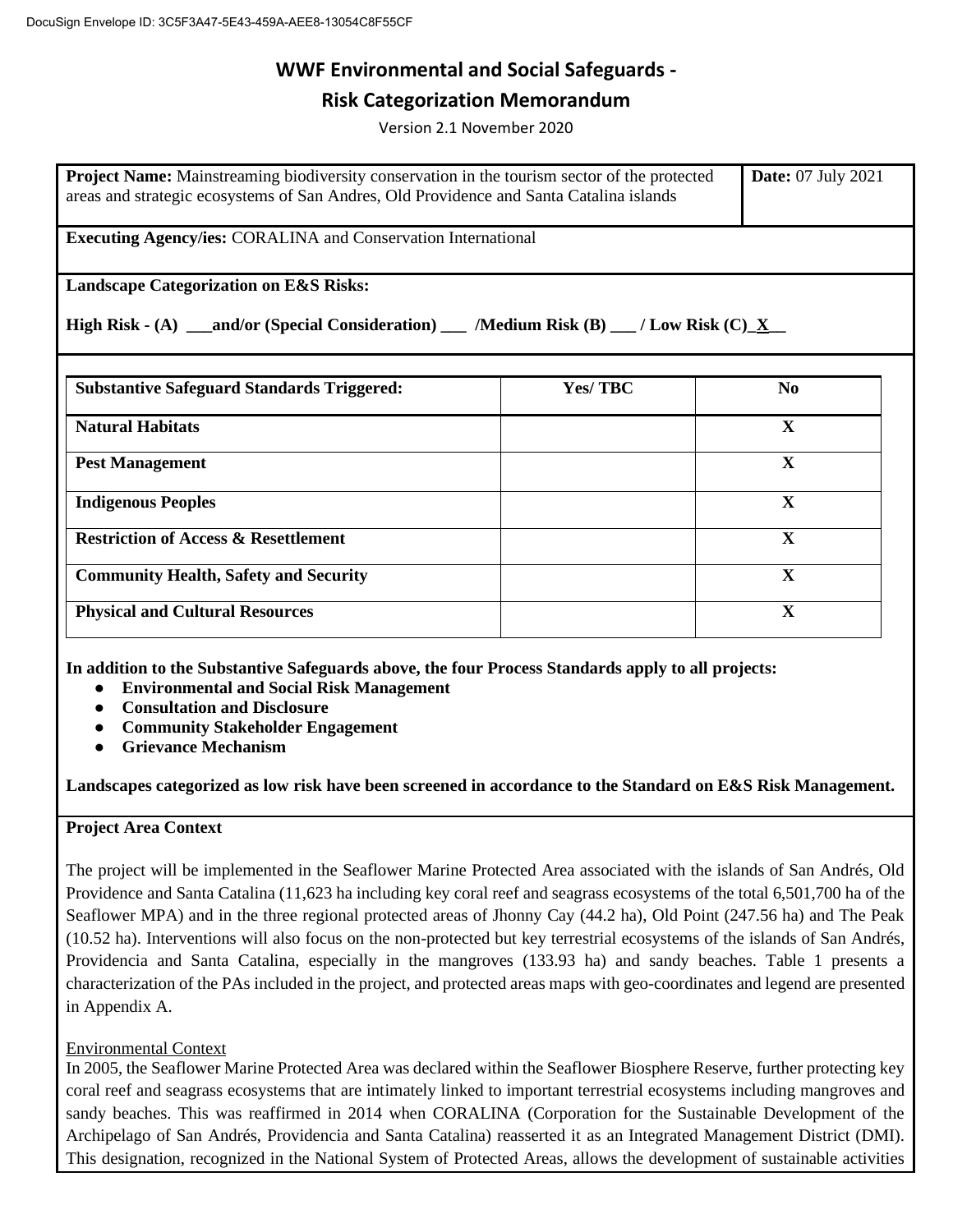# **WWF Environmental and Social Safeguards - Risk Categorization Memorandum**

#### Version 2.1 November 2020

from the cultural, ecological and economic point of view, such that "*the Seaflower protected area must guarantee the conservation of representative samples of marine and coastal biodiversity, of the basic ecological processes that support the environmental offer of the Archipelago and of the social and cultural values of the population*". This area covers 34% of the Colombian Caribbean territorial sea. It is one of the largest MPAs in the world and the largest in the Caribbean, covering 10% of the Caribbean Sea. The Seaflower MPA is found within the Western Caribbean Coral Reef Hotspot, identified by Conservation International, and contains about 78% of all the coral areas of Colombia (142,000ha)<sup>1</sup>. Overall, the MPA contains more than 200,000 hectares of significant corals, mangroves and seagrass beds that provide feeding and breeding grounds for birds, reptiles, fish and invertebrates, including many endemic, vulnerable, threatened and endangered species.

The adjacent and surrounding areas of the Seaflower MPA include globally important biodiversity, encompassing the largest and most productive open-ocean coral reefs in the Caribbean and providing a continuum of habitats that support significant levels of marine biodiversity. With the presence of 192 Red-Listed species, this reserve is an important site for the conservation of endangered and threatened species of global concern. While the main islands are threatened with overvisitation, much of the Reserve remains under-explored, featuring barrier reefs, reef lagoons, reef slopes, deep coral plateaus, seamounts, deep coral reefs, mangroves, seagrass and algal beds, soft and hard bottoms, beaches, and open ocean. The Seaflower MPA provides an exceptional example of marine habitat diversity, complexity, and inter-connectivity on a regional basis, with a few overpopulated islands that threaten the surrounding natural capital. Important characteristics of the Seaflower Biosphere Reserve include at least 48 species of Scleractinia coral species; habitat and nesting grounds for 4 IUCN Red-listed sea turtle species: the loggerhead turtle (*Caretta caretta*, EN), the hawksbill turtle (*Eretmochelys imbricata*, CR), the green turtle (*Chelonia mydas*, EN) and the leatherback turtle, (*Dermochelys coriacea*, CR); home to another 188 Red-Listed species of marine mammals, fish and invertebrates; mangroves including *Rhizophora mangle*, *Avicennia germinans*, *Laguncularia racemosa* and *Conocarpus erectus*; 126 migrant bird species including the endemic V*ireo caribaeus* plus 12 endemic subspecies; and is home to a globally significant population of range-restricted Black Crab, which is under consideration by IUCN to be listed as Endangered (EN).

### Socioeconomic Context

The land area of the archipelago is  $52 \text{ km}^2$ , of which  $27 \text{km}^2$  corresponds to San Andres, 17 km<sup>2</sup> to Old Providence and 1 km<sup>2</sup> to Santa Catalina. The rest are uninhabited cays and banks. On the three principal islands, according to the last Census in 2018 from the Departamento Nacional de Estadística (DANE) released the figure of 48,299; however, it is not a credible number, since the Office of Control & Residence (OCCRE) calculates the number around 120.000 inhabitants according to their accounts.

The San Andres Archipelago has a long social and economic history distinct from that of Colombia. Indigenous islanders (now named Raizales) descend from European (mainly English) settlers and Africans (slaves and runaway slaves from other islands) who came to these islands in the 17th, 18th, and 19th centuries. Their culture is defined by an Anglo-puritan/African heritage, Protestantism, and English and Creole languages.

Their culture and resource base and are now protected by the Constitution of 1991 (Art. 310). For centuries the community had a high degree of autonomy, controlling their own resources and economy until the latter half of the 20th century. Traditionally islanders pursued a mix of livelihoods; within a single household it was common to fish; farm including raising animals like cattle, pigs, and chickens; hold an outside job; and perhaps go to sea or own a small business. As seamen and boat-builders, islanders had been trading with Caribbean countries for centuries (main exports were coconut products and citrus). With modernization, informal trade was abolished, and products had to be sold to the

 $^1$  GEF Project Identification Form (PIF). Mainstreaming biodiversity conservation in the tourism sector of the protected areas and strategic ecosystems of San Andres, Old Providence and Santa Catalina islands. GEF Project ID: 10578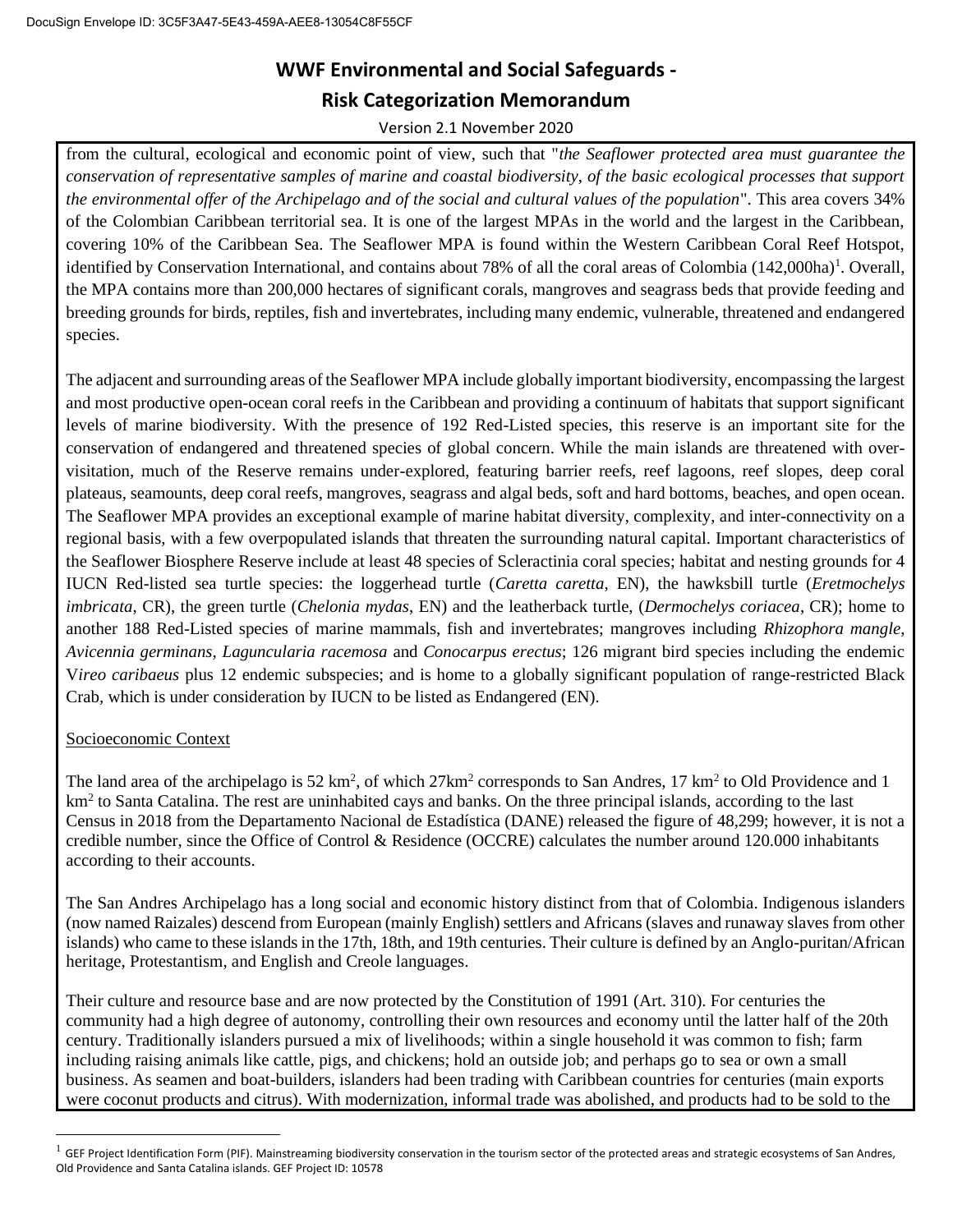## **WWF Environmental and Social Safeguards -**

### **Risk Categorization Memorandum**

Version 2.1 November 2020

mainland at fixed prices. Soon artisanal fishers had to request permission from naval authorities to go to sea. Losing control over their livelihoods and knowing little about the introduced models of commerce and tourism, native islanders became economically marginalized and their quality of life and natural resource base declined.

According to (DANE) the Raizal indigenous people are 25,515, Indigenous people make up about 30% of the population. The state recognize their rights on paper but in reality they said state, has permitted mass immigration that in the end has been profoundly affected by acculturation and loss of values, principles and customs of the islander people.

### **Project Description**

The project's Objective is to promote biodiversity conservation mainstreaming and green recovery efforts in the tourism sector for enhanced resilience of the Seaflower MPA. The project's concept and overall intervention is centered on addressing the barriers prohibiting the integration of biodiversity conservation in tourism activities, and on the logic that the strengthening of capacities and the inter-institutional articulation with the small-scale private sector, as well as the first-hand knowledge of the impacts produced by tourism on biodiversity, will allow informed decision-making and the participatory implementation of measures for the effective management of ecosystems and their respective conservation. Likewise, the support and strengthening of biodiversity friendly and culturally-rich local tourism initiatives - based on the principles established by the national government regarding green businesses - will promote a change in the local tourism sector towards one that not only has an impact on conservation but also is an agent of change that can be used in favor of biodiversity.

Component 1**:** Planning and institutional framework for a biodiversity and green recovery focused tourism sector in the MPA, PAs and the three islands of the Archipelago, in the context of the POMIUAC

Component 2: Management of tourism impacts on key biodiversity of the MPA, PAs and the three islands

Component 3: Biodiversity mainstreaming in innovative coastal and marine local tourism development in the MPA, PAs and three islands

Component 4: Monitoring and Evaluation, awareness raising and knowledge management

### **Summary of Key Safeguard Issues**

This project consists of low-risk activities including policy and institutional framework planning, biodiversity assessment and monitoring and capacity building for the tourism sector. Because of these activities, the project is not anticipated to trigger any Safeguards, and no mitigation plans are necessary.

An additional note is that although the project is not working specifically or exclusively with the Indigenous Raizal population, they comprise 35-40% of the population of the Archipelago. According to the Stakeholder Engagement Plan, they were specifically consulted about the project and as part of the group of small, individually-run tourism sector businesses, they will be prioritized for capacity building.